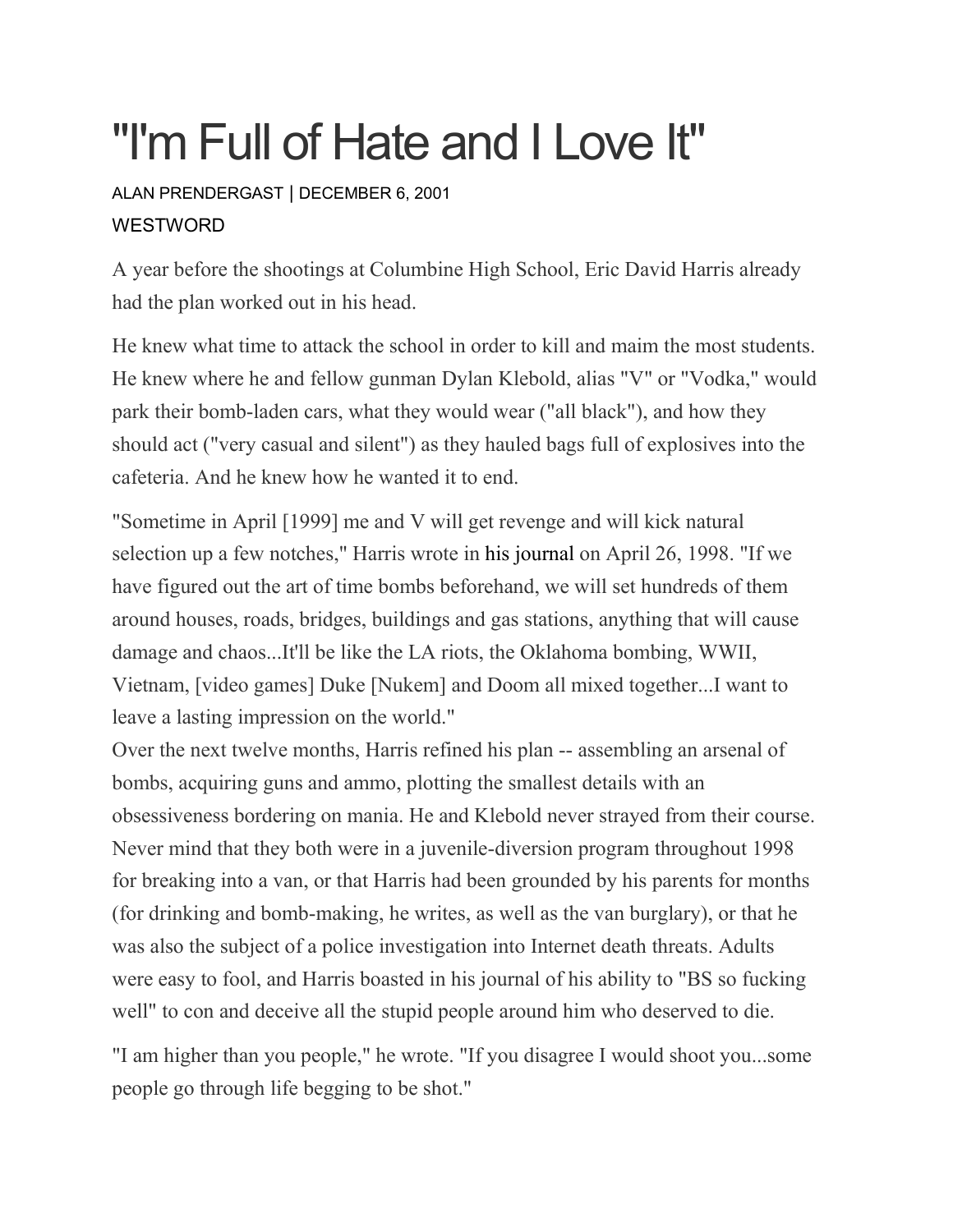Seized by police from Harris's room hours after the shootings, the killer's journal has been one of the darkest secrets of the Columbine investigation, its public release staunchly opposed by the Jefferson County Sheriff's Office. Short excerpts dribbled out in briefings given to school administrators and were leaked to [Salon.com](http://salon.com/) in 1999. Last year the sheriff's official report quoted a few lines as well, including a statement that no one should be blamed for the massacre but Harris and Klebold -- a plea, in effect, to absolve police and school officials of any responsibility for the tragedy.

But that isn't Harris's primary message. The [handwritten](https://www.westword.com/webextra/columbine/files/index.html) pages obtained by *Westword* offer hate, not absolution. They ooze with contempt for cops and other authority figures, people Harris considered embarrassingly easy to dupe, which may be one reason why these writings have been suppressed so long. And they provide glimpses of a teenage terrorist who couldn't wait to carry out his violent fantasies, who was more virulently racist and more acutely psychotic - batshit mad-dog crazy, in layman's terms -- than previously reported. They also represent a lost opportunity to have prevented the shootings. Last week U.S. District Judge Lewis Babcock threw out lawsuits filed by victims' families who claimed, among other things, that the sheriff's office had failed to adequately investigate death threats Harris made against classmate Brooks Brown. A year before the massacre, Brown's parents, Randy and Judy, had provided Jeffco with copies of pages from Harris's Web site in which he described detonating pipe bombs. The sheriff's office has said it didn't have enough evidence to pursue the matter. Judge Babcock noted that the "vague, rambling rants" on the Web site didn't include a specific threat to attack Columbine.

But the journal was highly specific. Had the police acted on the search-warrant request for Harris's home that an investigator had drafted in response to the Brown complaint, it's likely that officers would have found at least some of these writings, which feature detailed information about guns, explosives and strategy - information the police didn't discover until they searched Harris's room hours after the massacre. Information they've kept under wraps ever since.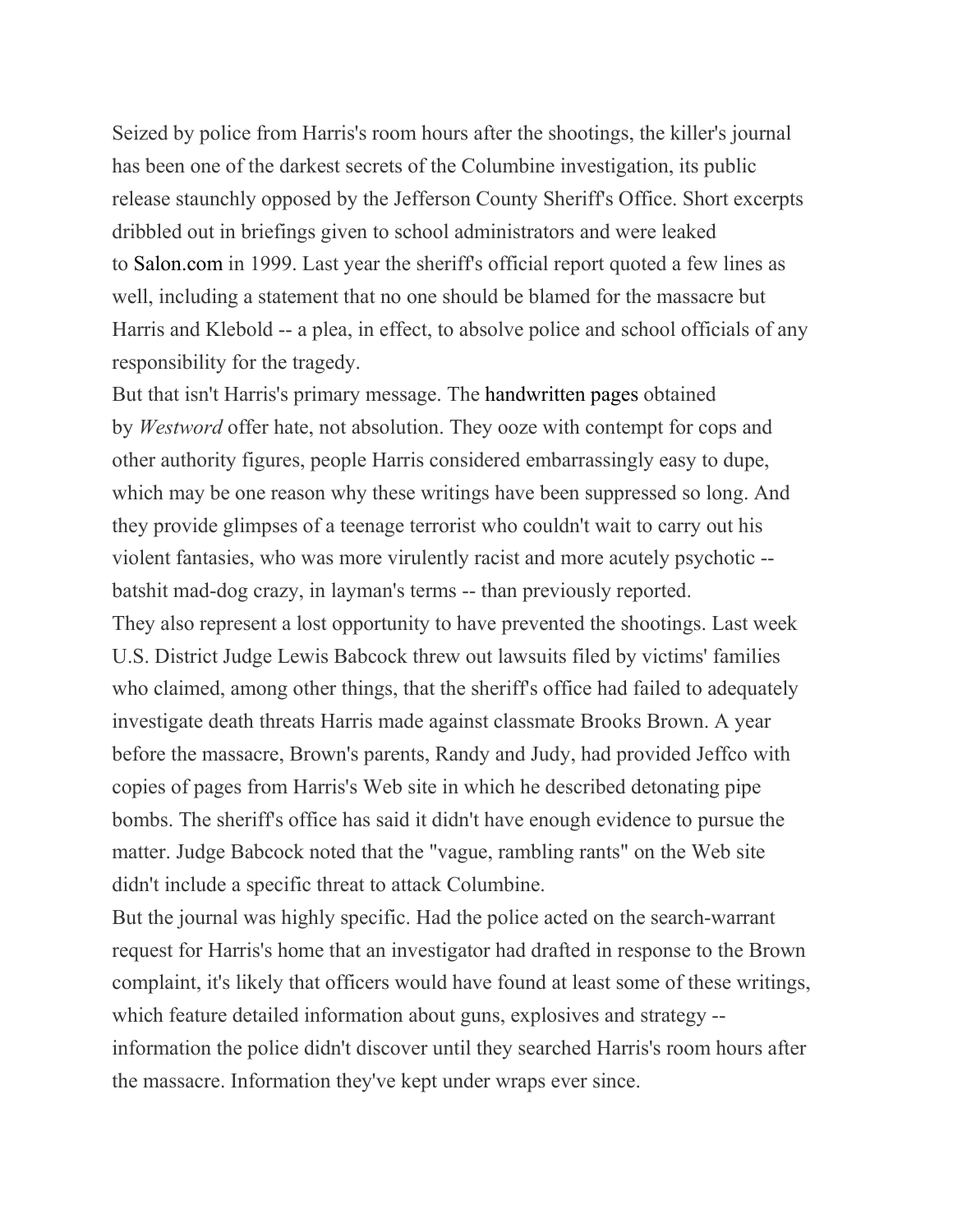In the spring of 1998, while Randy Brown was trying desperately to get the police to take a closer look at Eric Harris, the precocious lad was hammering out his plans to slaughter Brown's entire family. He wanted NBK -- short for "Natural Born Killers," his name for the coming apocalypse -- to start with a visit to the Brown household. He and Klebold would "take our sweet time pissing on them, spitting on them, and just torturing the hell out of them," he wrote, before heading on to Columbine.

"It's deeply disturbing," says Randy Brown of the journal pages he recently reviewed. "And Sheriff [John] Stone has known about this for more than two years. He knew that Eric wanted to kill my entire family, but he went ahead and treated Brooks like a possible accomplice anyway."

Not all of Harris's meticulous planning came to fruition. The gunmen never mastered the art of the time bomb, and they ultimately decided against wearing the "custom shirts," with matching NBK emblems, that Harris envisioned. (On the day of the attack, Harris wore a T-shirt espousing "Natural Selection"; Klebold's T-shirt bore one word: "Wrath.") Many details, though, including the notion of lobbing bombs and firing at students outside, then heading inside to "pick off fuckers at our will," remained remarkably consistent throughout the months of plotting.

Mixed in with the nitty-gritty preparations for mass murder were grandiose fantasies about how far they could go. Maybe they could "hijack some awesome car" and "start torching houses" with Molotov cocktails. Steal a plane and crash it into New York City. Anything was possible, really; in his own sick head, Harris had transformed his estrangement from his classmates into a smug sense of superiority, which he regarded as both a blessing and a curse:

"I hate this fucking world...You may be saying, 'Well, what makes you so different?' Because I have something only me and V have, SELF AWARENESS...We know what we are to this world and what everyone else is...We know what you think and how you act...This isn't a world any more, it's H.O.E." Hell on Earth.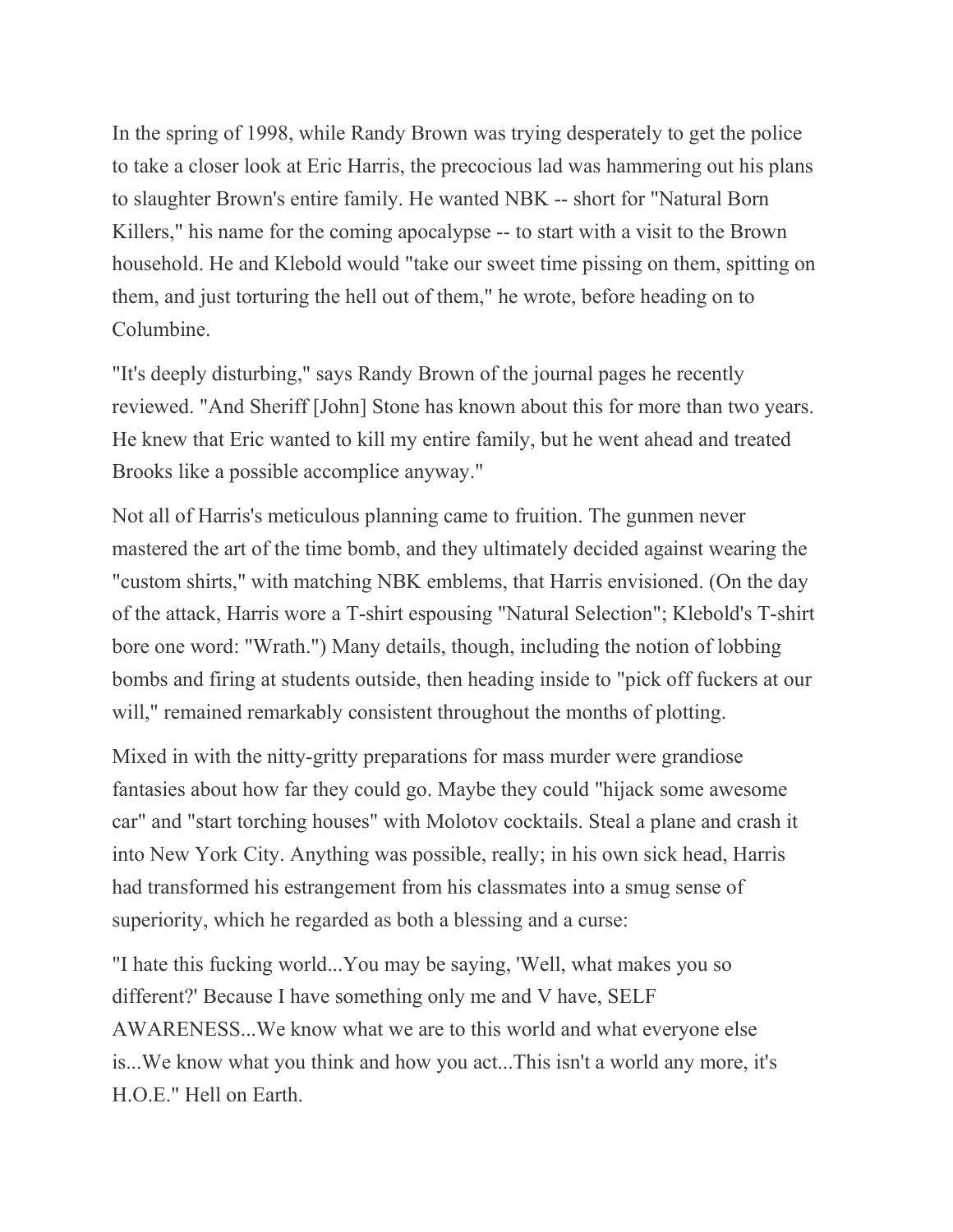Although he denounced racism on his Web page, he embraced it proudly in his private journal. "I am one racist motherfucker," he announced. "Fuck the niggers and spics and chinks, unless they are cool, but sometimes they are so fucking retarded." But just because he was a racist didn't mean he discriminated; he also lashed out at "white trash p.o.s [pieces of shit]" who deserved to die, too.

When you came right down to it, everybody deserved to die, except maybe ten people: "If I could nuke the world I would."

Harris uncorked his deepest, most venomous feelings in his journal. At the same time, he tried to strike a master-criminal pose, knowing that cops would be poring over his words some day. The result is a bundle of contradictions -- part Holden Caulfield, part Travis Bickel. He boasts of the "big lies" he's told his parents: "Yeah, I stopped smoking....No, I haven't been making more bombs." The big lie about the van break-in was that he was sorry "for doing it, not for getting caught."

He told quite a few lies about the January 1998 burglary, in which he and Klebold were busted and booked for helping themselves to electronic equipment sitting in a van parked in Deer Creek Canyon. As a requirement of the diversion program, he wrote a respectful letter of apology to the van owner: "My parents and everyone else that knew me was shocked that I did something like that. My parents lost almost all their trust in me and I was grounded for two months...I am truly sorry for what I have done."

He also wrote an essay for his court-ordered anger-management class that dripped similar sentiments: "I am happy to say that with the help of this class, and several other diversion-related experiences, I do want to try to control my anger."

Privately, though, he raged against the injustice of it all: "Isn't America supposed to be the land of the free? How come, if I'm free, I can't deprive a stupid fucking dumbshit from his possessions if he leaves them sitting in the front seat of his fucking van out in plain sight and in the middle of fucking nowhere on a Frifuckingday night. NATURAL SELECTION. Fucker should be shot."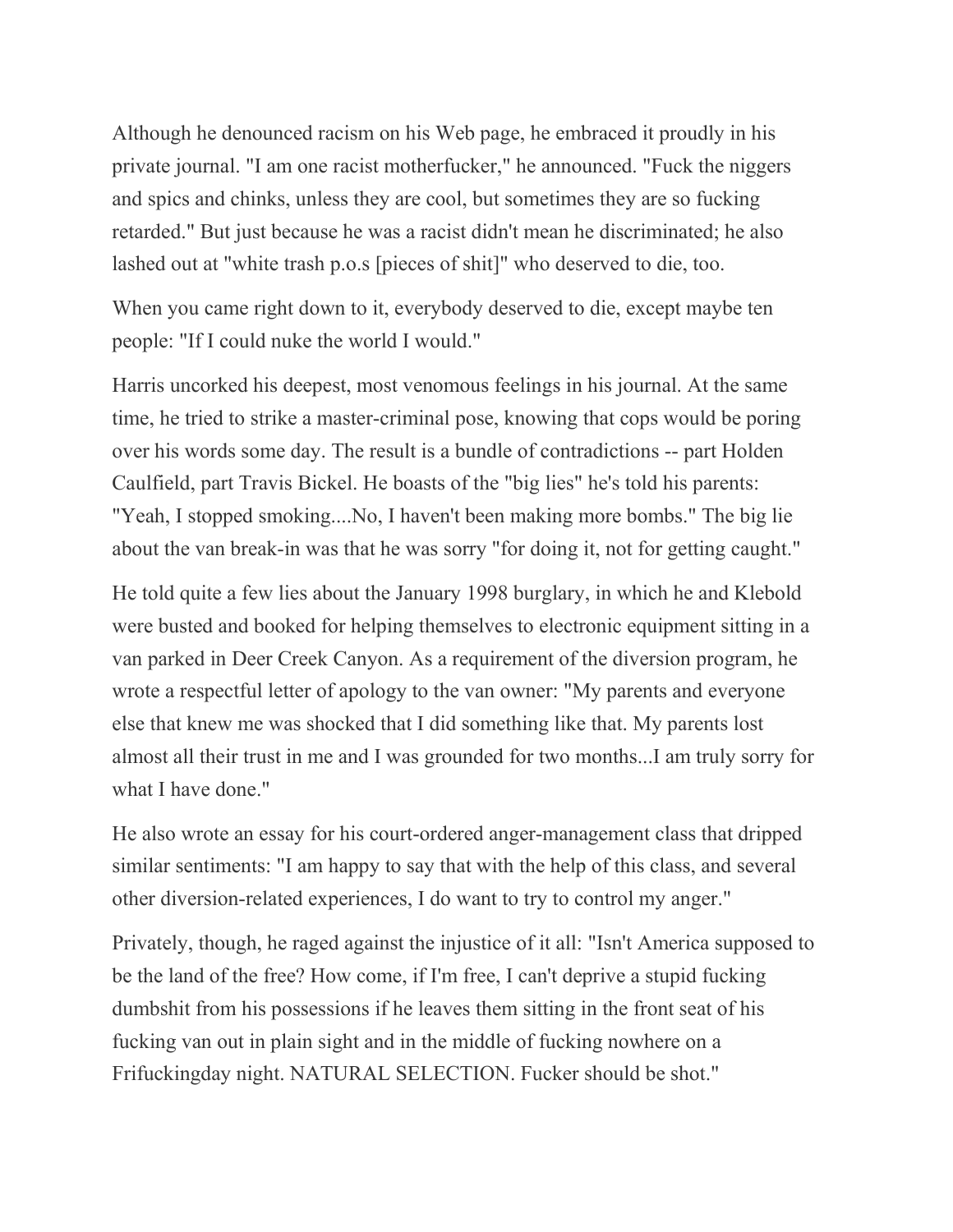Harris also chose to write about the van break-in for a school assignment; he called it "the most significant event that has changed my life." Although he expresses remorse for his actions, the "lesson" he derives from his arrest is to plan ahead: "That experience showed me that no matter what crime you think of committing, you will get caught, that you must, absolutely must, think things through before you act."

His teacher wrote enthusiastic comments in response to the paper: "You have really learned from this, and it has changed the way you think...I would trust you in a heartbeat."

He fooled his teachers, but not the ladies. Among his other preparations, Harris spent considerable energy in his last few months trying to get laid, with little success. The females he lusted after at Columbine seemed to sense that violence was his girl. One remarkable passage in the journal starts as typical adolescent drooling over babes he'd like to bag, but quickly devolves into an orgy of savagery:

"Who can I trick into my room first? I can sweep someone off their feet, tell them what they want to hear, be all nice and sweet, and then 'fuck 'em like an animal, feel them from the inside,' as [Trent] Reznor said...

"I want to tear a throat out with my own teeth like a pop can. I want to gut someone with my hand, to tear a head off and rip out the heart and lungs from the neck, to stab someone in the gut, shove it up to their heart, and yank the fucking blade out of their rib cage! I want to grab some weak little freshman and just tear them apart like a wolf, show them who is god. Strangle them, squish their head, bite their temples in the skull, rip off their jaw...the lovely sounds of bones cracking and flesh ripping, ahhh...so much to do and so little chances."

Showing them who is god began to look easier after they bought firearms at a local gun show in December 1998. "Today was a very important day in the history of R," Harris wrote. "Today along with Vodka and someone who I won't name, we went downtown and purchased the following: a double-barrel 12 ga. shotgun, a pumpaction 12 ga. shotgun, a 9mm carbine, 250 9mm rounds, 15 12 ga. slugs, 40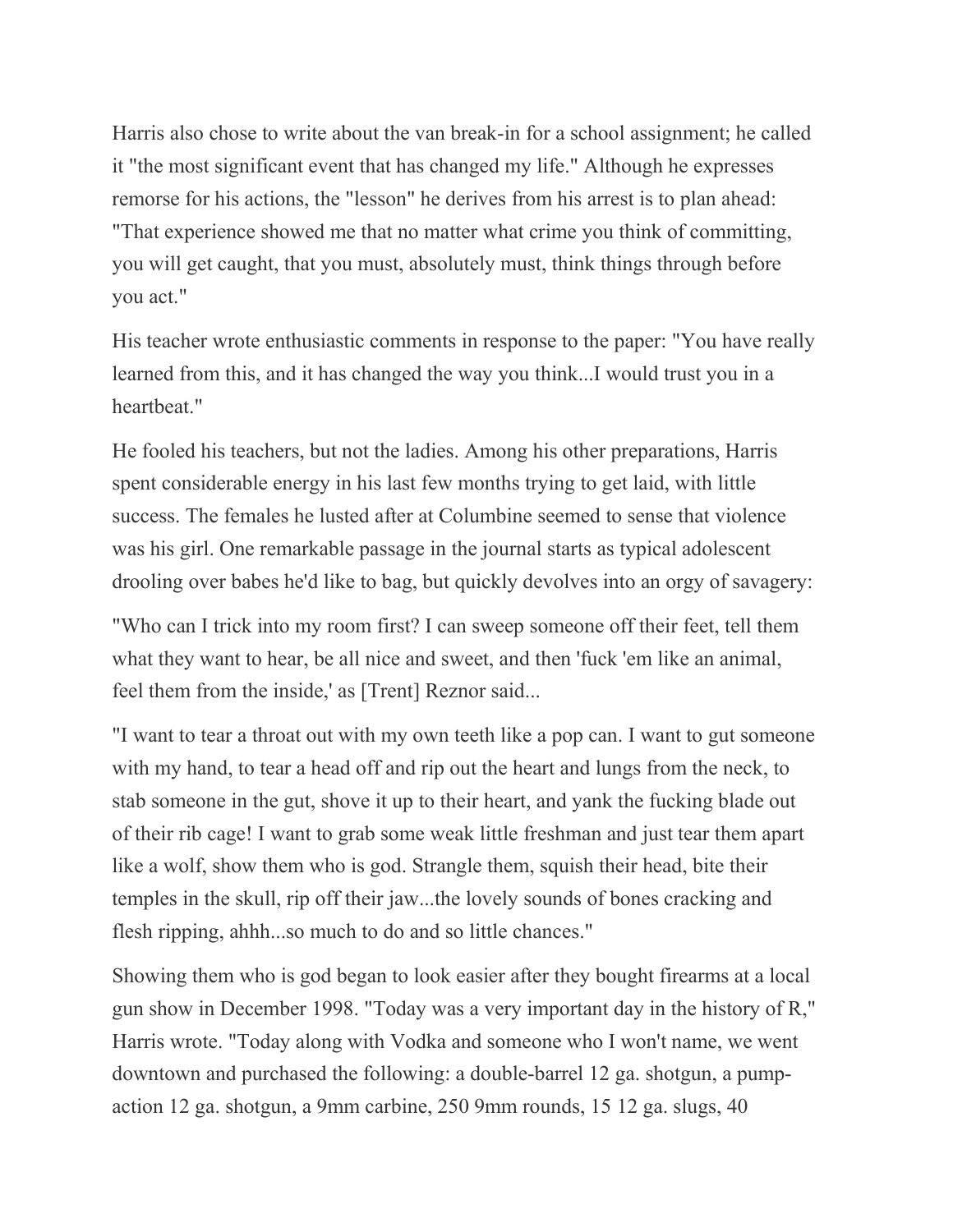shotgun shells, 2 switchblade knives, and a total of 4 10-round clips for the carbine. We...have...GUNS! We fucking got 'em you sons of bitches!"

"R" probably is short for Reb, Harris's nickname. But it could stand for "revenge" or "Robyn," as in Robyn Anderson, the "someone" Harris wouldn't name -- the eighteen-year-old classmate who served as straw purchaser for the two underaged gunmen that day.

The exultation of the shopping spree was clouded by one sad note.

"You know, it's really a shame," Harris continued. "I had a lot of fun at that gun show, I would have loved it if you were there, dad. We would have done some major bonding." But Harris was already in trouble at home for getting caught with a flask of whiskey; his major bonding over the next few months was with bombs and shotguns.

Harris made only one entry in the journal in 1999, two weeks before the attack:

"Months have passed. It's the first Friday night in the final month. Much shit has happened. Vodka has a Tec 9, we test fired all of our babies, we have 6 time clocks ready, 39 crickets, 24 pipe bombs, and the napalm is under construction. Right now I'm trying to get fucked and trying to finish off these time bombs.

"NBK came quick. Why the fuck can't I get any? I mean, I'm nice and considerate and all that shit, but nooooo...The amount of dramatic irony and foreshadowing is fucking amazing. Everything I see and hear I incorporate into NBK somehow...feels like a goddamn movie sometimes...

"I hate you people for leaving me out of so many fun things. And no, don't fucking say, 'Well, that's your fault' because it isn't, you people had my phone #, and I asked and all, but no no no no no don't let the weird looking Eric kid come along, oooh fucking nooo."

That is how the journal ends -- not with the howl of the wolf-god, but the whine of the pathetic geek who can't land a prom date.